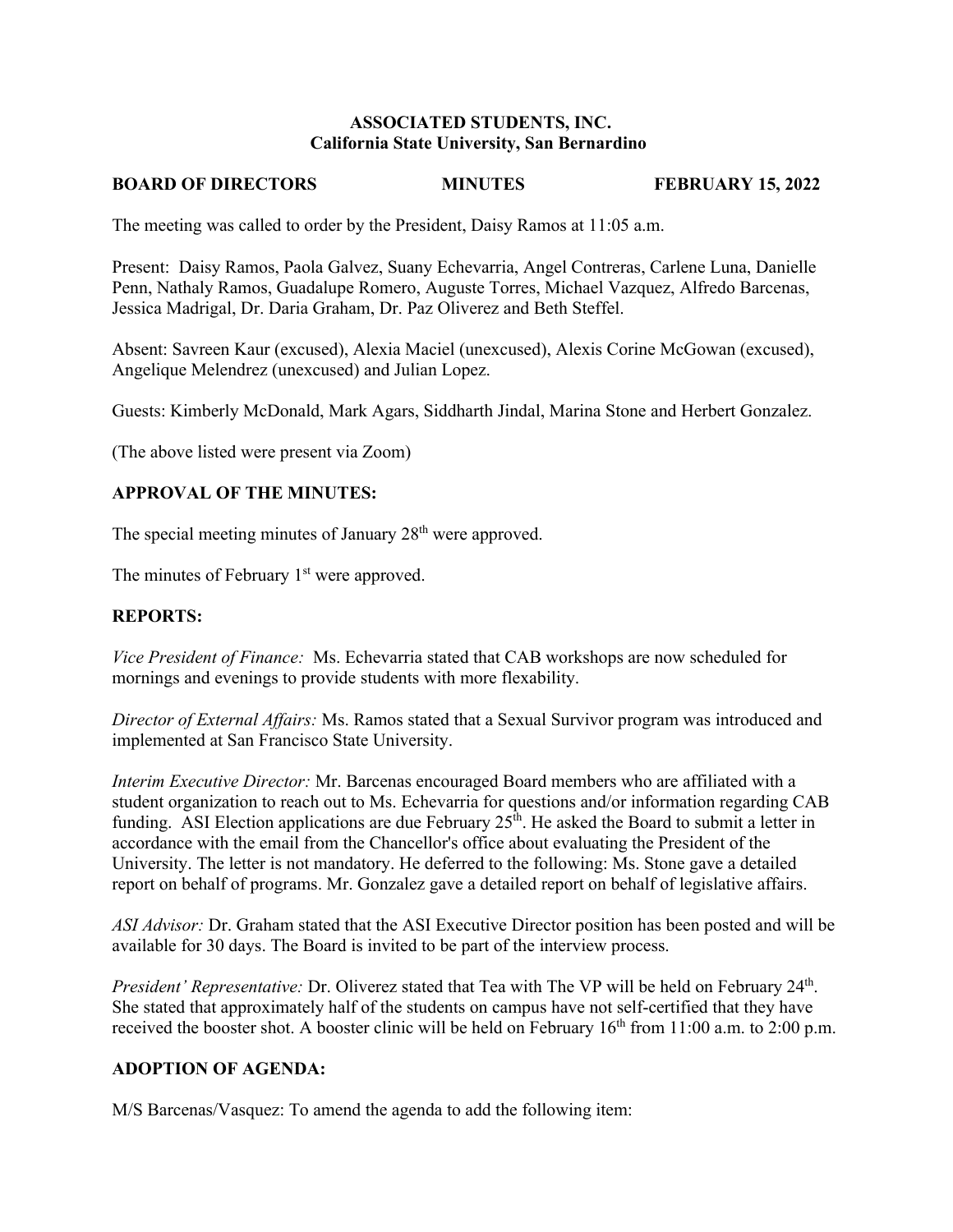BD 07-22: Discussion on ASI Board of Director Meeting Times. Passed.

The agenda was adopted as amended.

### **OPEN FORUM**:

Mark Agars shared his experience being a professor and the Director of the Institute for Child Development and Family Relations (ICDFR). The purpose of ICDFR is to provide direct services for parents at low-cost fees since 25% of students are parents who need these resources. Their goal is to be a valued resource for agencies and families in the inland region and beyond. They are looking for ways to connect with ASI to make this possible.

#### **NEW BUSINESS:**

# **BD 05-22 M/S Barcenas/Torres: Revision of the ASI Grade Policy and Procedures. (First Reading)**

Mr. Barcenas deferred to Ms. Ramos.

Ms. Ramos explained that the GPA requirement is now a 2.0 for Committees with the exemption of the Finance Committee.

Mr. Barcenas explained that some of the language was revised. He briefly reviewed the changes made to the policy.

*Section 2, Subsection A:* 

To add: "Student Employees, volunteers and committee appointees (with the exception of Finance Committee which must meet a 2.75 grade point average) are subject to the following provisions."

*Section 1, Subsection G:* 

To strike: "Vice President, Student Affairs" and replace with "Student Engagement."

Ms. Echevarria commended Ms. Ramos and Mr. Barcenas for their hard work.

Discussion closed.

President Ramos passed the gavel to Ms. Galvez.

# **BD 06-22 M/S Penn/Contreras: Appointment of Siddharth Jindal as the ASI Elections Committee Chair for Spring 2022.**

President Ramos stated that she conducted interviews for the ASI Elections Committee Chair and Mr. Jindal stood out due to his previous experience at San Jose State University. She deferred to Mr. Jindal who shared his previous experience as an AS representative on the School Fairness Committee.